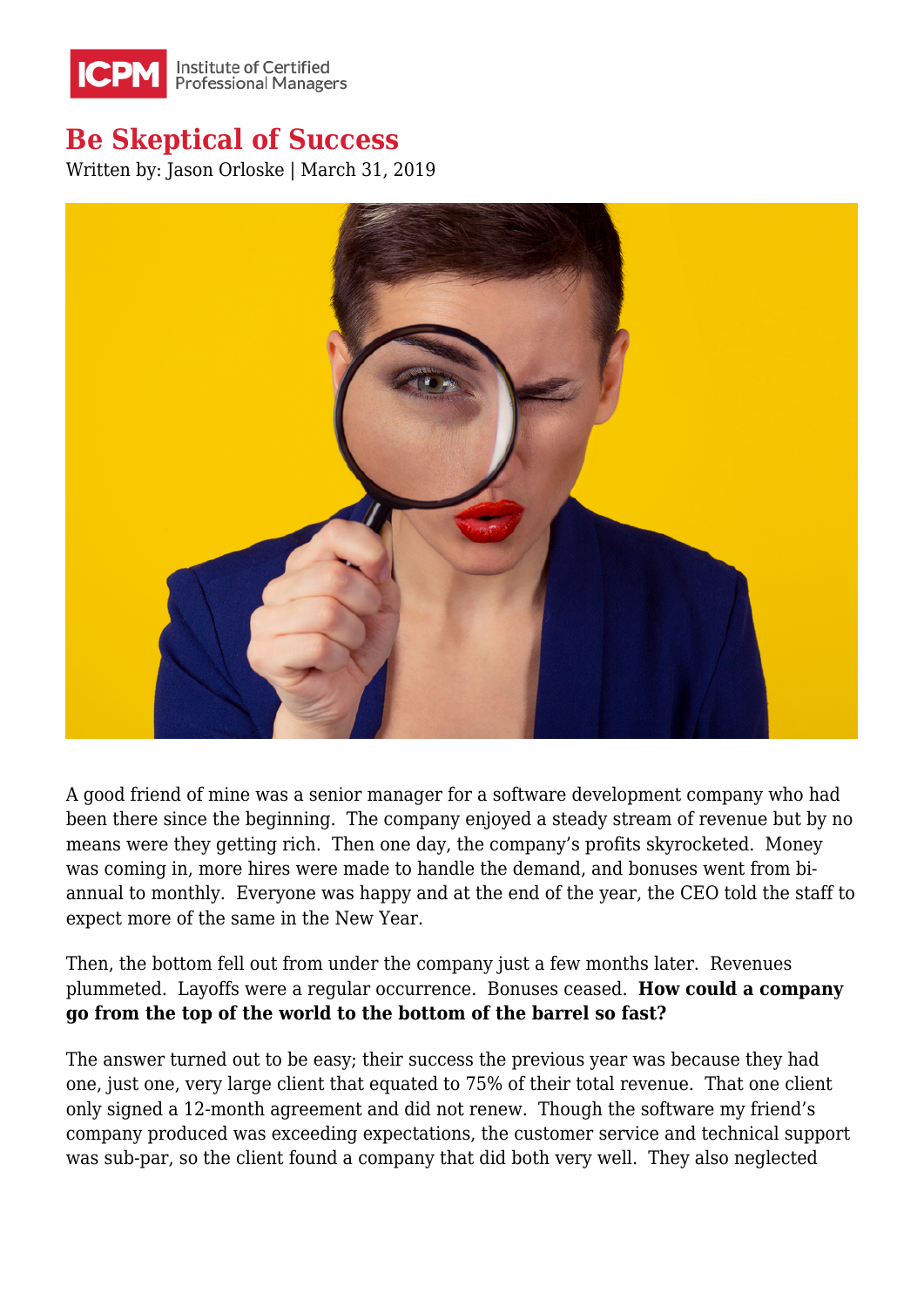their smaller clients, who left to go with other firms.

When a company fails, executives and teams alike will look at why. What did the market do? Why didn't we see this coming? What lessons did we learn and what processes are put in place to never repeat this again? Who is to blame? These questions are asked repeatedly until the root of the problem is identified and steps are taken to not let it happen again (assuming the company is still in business!).

**Success must be approached with the same level of skepticism as failure.** We're quick to ask tough questions when there's a failure, but very rarely to do we analyze why something is successful. What made us successful this year? What is preventing us from going to the next level? Is our growth a cause for concern because we can't keep up with demand? How do we stay on top? How do we sustain this pace?

I had a former CIO who said we need to act with a sense of urgency at all times. His experience showed when times were good, there is no sense of urgency until something is on fire. At that point, it takes far more energy to get teams aligned to put out a fire than if they just planned ahead in the first place. When our online sales that year hit a record, his first thought was to make the response time of the transaction better. Otherwise, consumers would get frustrated and not come back to the site.

If you let success own you, you'll find yourself trapped by it and terrified of the possibility of failure. Be skeptical of your success. Ask the tough questions in the good times. Success is simply preparation for the next challenge.

## **About the Author**



## **Jason Orloske**

I am a seasoned project, program and portfolio manager with over 15 years' experience in the healthcare, retail, legal, and regulatory sectors. I believe that a successful project is more than just delivering on time, scope, budget and quality. It starts with a solid understanding of the requested project and ensuring it aligns with organizational goals and market needs. Through a governance process, I have worked with executive teams so only the right projects are approved, as well as agreement on priority. I have created a culture of success with project teams through well-defined processes, open communication with and among team members, and continual stakeholder engagement. I'm a clear communicator who can interact with executives and their teams about technology, business and financial topics.